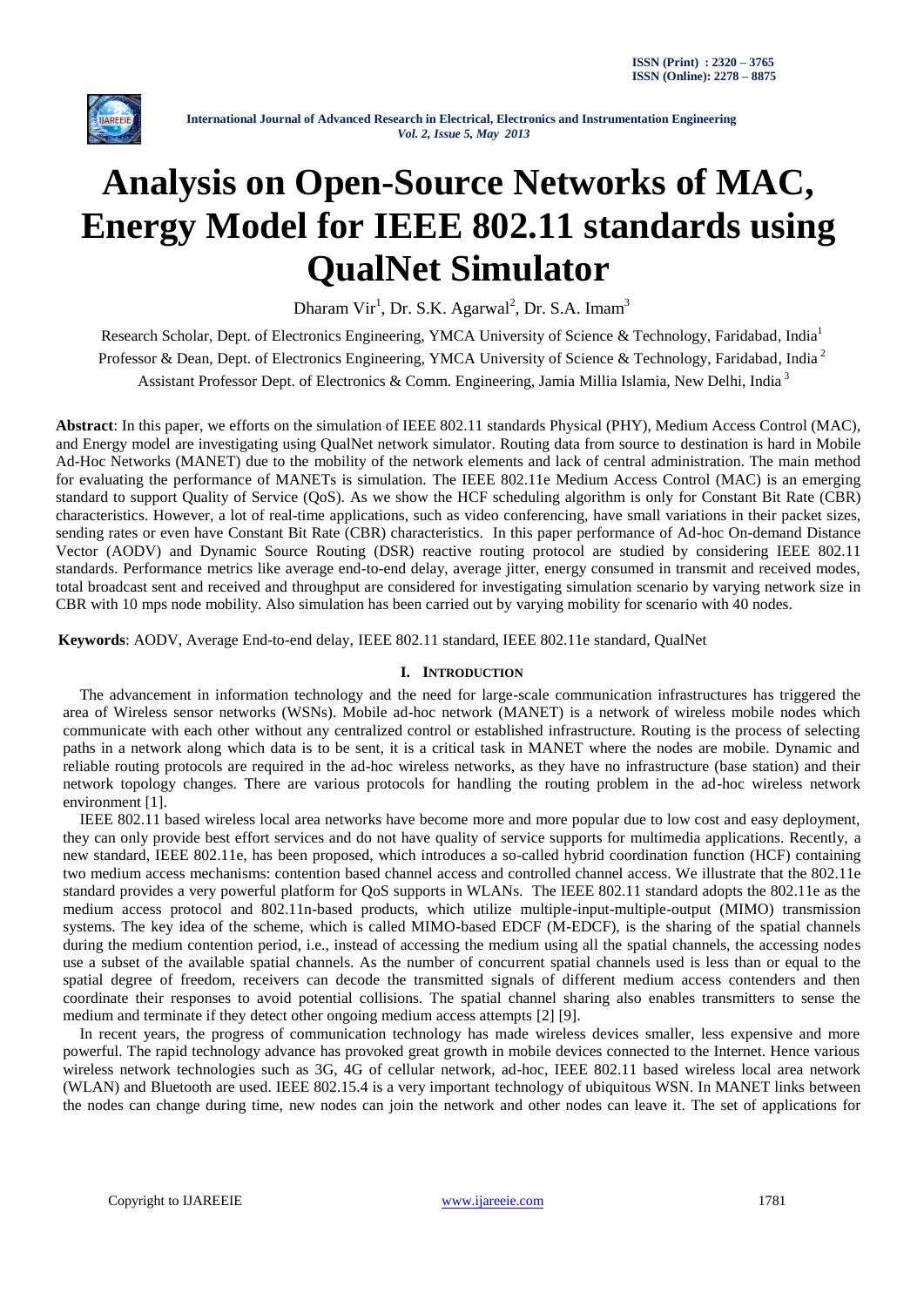

MANETs is various, ranging from small static networks that are constrained by power sources to large-scale, mobile, highly dynamic networks. MANET is expected to be of larger size than the radio range of the wireless antennas, because of this fact it could be necessary to route the traffic through a multi-hop path to give two nodes the ability to communicate. Unfixed topology in ad-hoc networks resulting in finding the delivery path dynamically, maintain the integrity and stability of the path during data delivery process. This ensures the data packets are transferred to the destination node completely. The traditional routing mechanisms and protocols of wired network are inapplicable to ad-hoc networks, which initiated the need to use a dynamic routing mechanism in ad-hoc network. In this paper we focus on the performance of AODV and DSR reactive routing protocol using QualNet 5.0 simulator for different IEEE standards such as 802.11 MAC, PHY and Energy model WLAN standards [2] [9]. The rest of the paper is organized as follows. The overview of IEEE 802.11 PHY/MAC and Energy Models are summarized in section II. Brief description of AODV and DSR reactive Routing Protocol discussed in section III and in section IV Implementation of related work is discussed. The simulation results are discussed in section V and conclusion in section VI.

# **II. OVERVIEW OF IEEE 802.11 PHY/MAC AND ENERGY MODELS**

In 1997, IEEE standardized the first Wireless Standard: 802.11. This comprised both Medium Access Control (MAC) layer and Physical layer. While the IEEE 802.11 standard and all the later extensions provide extensive information regarding different aspects of the communication, we do not intend to summarize all that information in this introduction. In the coming three subsections, we briefly mention the concepts in MAC layer, Physical layer, Propagation Model and Energy Model for an extensive behaviour of the standard (MAC and PHY layers) [2].

# *A. IEEE 802.11 Overview:*

*IEEE 802.11*: It is a modification to the IEEE 802.11 specification that added a higher data rate of up to 54 Mbit/s using the 5 GHz band. It has seen extensive worldwide implementation, particularly within the commercial and business workspace. On the other hand, OFDM has fundamental propagation advantages when in a high multipath environment, such as an indoor office, and the higher frequencies enable the building of smaller antennas with higher RF system gain which counteract the disadvantage of a higher band of operation. The increased number of usable channels and the near absence of other interfering systems (microwave ovens, cordless phones, baby monitors) give 802.11 significant aggregate bandwidth and reliability advantages over 802.11b/g [2].

# *B. IEEE 802.11 MAC Layer:*

MAC layer, as its primary purpose, has the functionality of providing reliable data delivery mechanism over the unreliable wireless air interface. It is the layer who manages station access to the shared wireless medium. The original standard utilizes Carrier Sense Medium Access with Collision Avoidance (CSMA/CA) as the access mechanism. However, this access method wastes a significant percentage of channel capacity, but, it is a necessary feature to provide reliability in data transmission. Among many other features, it also supports Request-To-Send (RTS) and Clear-To-Send (CTS) mechanism to address the case where two nodes are not aware of the presence of each other and want to communicate with a node which is in transmission range of both. RTS/CTS mechanism helps to avoid the corruption of the packets in the above scenario [2].

# 1) *Distributed Coordination Function (DCF):*

It is the basic 802.11 MAC layer. DCF uses the above mentioned CSMA/CA method to share the medium between the stations. It may optionally use the RTS/CTS method as well. Under this method, collision rate is relatively high and there is no concept of Quality of Service (QoS) in the network [2].

# 2) *Point Coordination Function (PCF):*

It is another basic coordination function which is defined only in infrastructure mode, where stations are connected to an access point. Access point is the element in control of access in the network and it uses two periods to enforce its policies. There is a Contention Period, in which, DCF method is used. The second period is the Contention Free Period, in which AP basically allows stations, by sending them a special authorization, to send packets. IEEE 802.11 standard addressed the existing limitations in DCF and PCF. It particularly addressed the problem of QoS provisioning in the network by introducing a new coordination function: Hybrid Coordination Function – HCF [3].

# *C. IEEE 802.11 PHY Layer:*

IEEE 802.11 Physical layer is the interface between MAC layer and the air interface. The frame exchange between Physical layer and MAC is under the control of Physical Layer Convergence Procedure (PLCP). Physical Layer is the entity in charge of actual transmission using different modulation schemes over the air interface. It also informs the MAC layer about the activity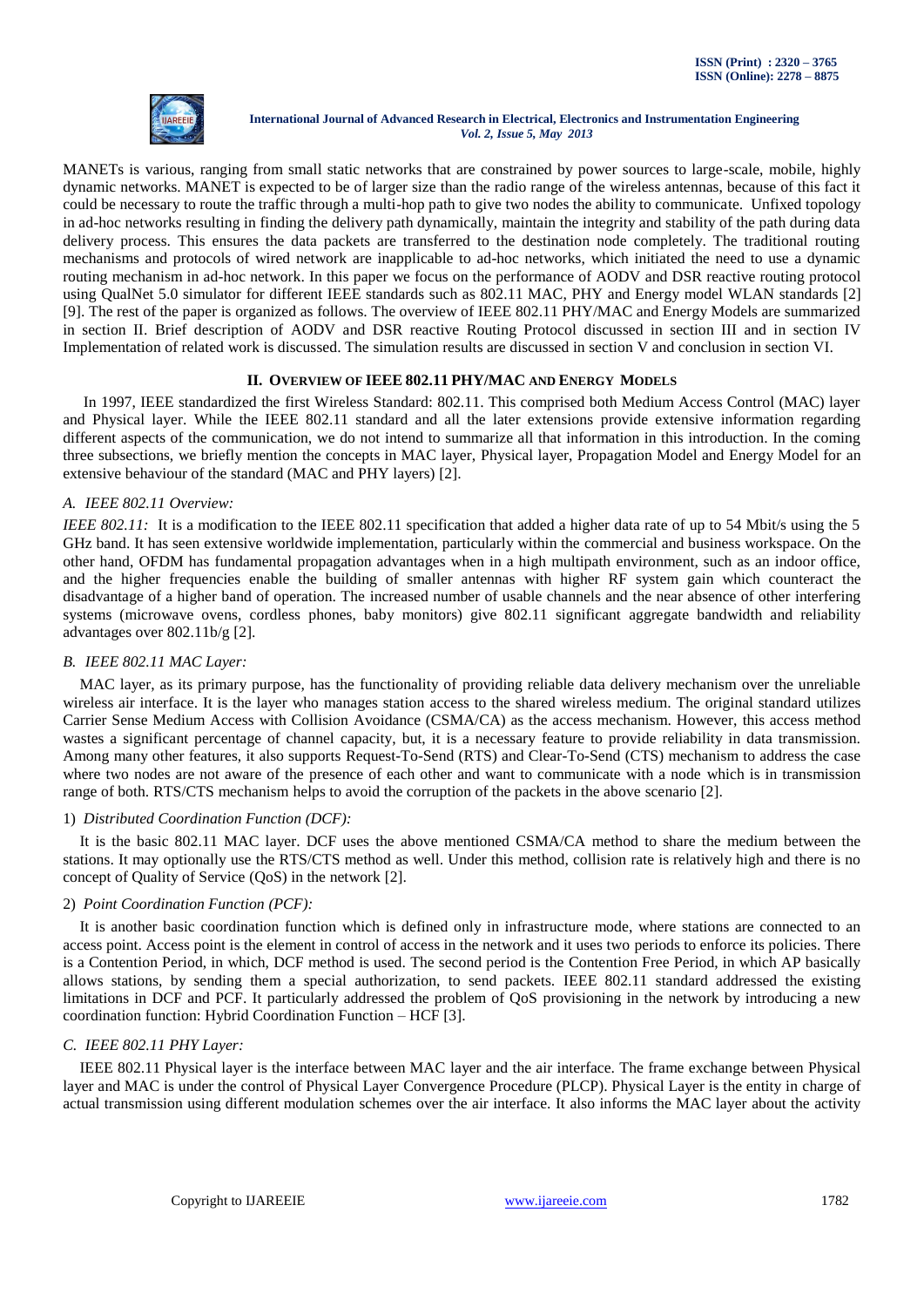

status of the medium. Currently, there are four standards defining the physical layer: IEEE 802.11a, 802.11b, 802.11g and 802.11n. Among these, IEEE 802.11n is the newest which is still under standardization. It utilizes Multiple-Input-Multiple-Output (MIMO) technology to achieve significantly higher rates. These Physical Layer standards define their operating frequency band, number of available channels, possible transmission rates, modulation and Forward Error Correction (FEC) coding schemes. Propagation models are not part of the Physical Layer standards; however, as mentioned before, they form an integral part of physical layer implementation in the simulators [3] [4].



Fig. 1 Overall View of IEEE 802.11 Modelling

# *D. Propagation Models:*

In this section, we explore both concepts of Large-scale Path Loss and Fading. We introduce three models of Large-scale Path Loss which account for the large-scale attenuation of signal based on distance: Free-Space, Two-Ray and Lognormal Shadowing. As will be presented hereafter, however, the level of sophistication and the inclusiveness of the models increase from the simple model of Free-space to the more realistic model of Shadowing. On the other hand, Fading is the phenomenon responsible for rapid fluctuations of signal over a short period of time or distance [5].

# 1) *Free-Space Model:*

This model is used to predict the signal strength when the transmitter and the receiver have a clear, unobstructed line-of sight (LOS) path between them [5]. It predicts that the received power decays as a function of Transmitter-Receiver distance rose to some power, typically to the second power.

#### 2) *Two-Ray Model:*

This model, which is a more realistic model than the Free-Space model, addresses the case when we consider a ground reflected propagation path between transmitter and receiver, in addition to the direct LOS path. This model is especially useful for predicting the received power at large distances from the transmitter and when the transmitter is installed relatively high above the ground [11].

# 3) *Log-normal Shadowing Model:*

The empirical approach for deriving radio propagation models is based on fitting curves or analytical expressions that recreate a set of measured data. Adopting this approach has the advantage of taking into account all the known and unknown phenomena in channel modelling [5]. A widely-used model in this category is Log-normal Shadowing. In this model, power decreases logarithmically with distance. The average loss for a given distance is expressed using a Path Loss Exponent. For taking into account the fact that surrounding environmental clutter can be very different at various locations having the same Transmitter-Receiver distance, another parameter is incorporated in the calculation of path loss. According to measurement results, this parameter, called shadowing hereafter, is a zero-mean Gaussian distributed random variable (in dB) with a standard deviation, also expressed in dB. Shadowing accounts for the fact that measured data are sometimes significantly different from the average power at a given distance from the transmitter [9].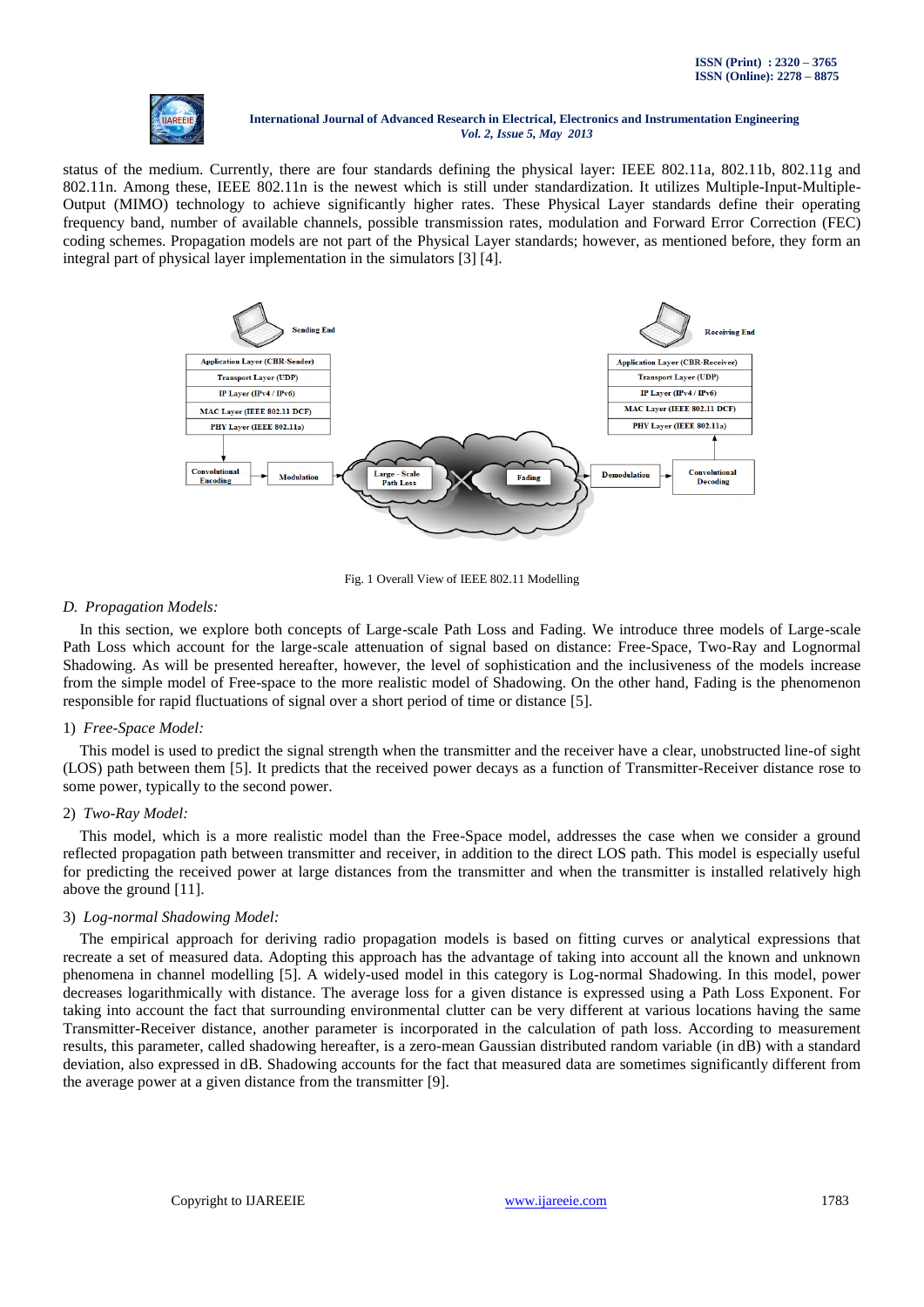

# 4) *Fading Model:*

The term fading is used to describe the rapid fluctuations of the amplitudes, phases, or multipath delays of a signal over a short period of time or distance. It is caused by interference between multiple versions of the transmitted signal which arrive at the receiver at slightly different times [7]. Hence, the resulting signal at the receiver may have a wide-varying amplitude and phase. In short, the effects of multipath are rapid changes in signal strength over a small travel distance or time interval, random frequency modulation due to varying Doppler shifts on different multipath signals and time dispersion caused by multipath propagation delays. The multipath components combine vectorially at the receiver which causes the signal to distort, to fade or even to strengthen at times. Type of fading experienced by the signal going through a channel depends on the nature of the signal and the characteristics of the channel. If the bandwidth of the signal is smaller than the bandwidth of the channel, or equally in the time domain, the delay spread of the channel is smaller than the symbol period, the fading is considered to be flat. Otherwise, the fading channel is considered to be frequency selective. Rayleigh distribution is commonly used to describe the statistical time varying nature of the received envelope of a flat fading signal, or the envelope of an individual multipath component [7] [9].

# **III. AODV AND DSR REACTIVE ROUTING PROTOCOL**

#### *A. Dynamic Source Routing (DSR) Protocol*

The Dynamic Source Routing Protocol [8] is an on-demand routing protocol which is based on the concept of source routing. In source routing, a sender node specifies in the packet header, the complete list of nodes that the packet must pass through to and reach the destination node. This essentially means that every node just needs to forward the packet to its next hop specified in the header and need not check its routing table as in table-driven routing protocols. The DSR protocol works in two phases as described below.

#### 1) *Route Discovery:*

In the route discovery phase, the source node establishes a route by broadcasting route request (RREQ) packets to all its neighbors. Each neighboring node, in turn rebroadcasts the packets to its neighbors if it has not already done so, or if it is not the destination node, provided that the TTL (Time to Live) counter is greater than zero. Further, request ids are used to determine if a particular route request has been previously received by the node. This reply packet contains the route to that destination. Fig.2 shows an example of the route discovery mechanism. When node 1 wants to communicate with node 7, it initiates a route discovery mechanism and broadcasts request packet RREQ to its neighboring nodes 2, 3 and 4 as shown. However, node 3 also receives the broadcast packets from nodes 4 and 2 with the same pair. It drops both of them and broadcasts the other packet to its neighbors. The other nodes follow the same procedure. When the packet reaches node 7, it inserts its own address and reverses the route in the record and unicasts it back on the reverse path to the destination.



Fig. 2 Route Discovery in DSR

#### 2) *Route Maintenance:*

The route maintenance phase is carried out whenever there is a broken link between two nodes. A failed link can be detected by a node by either passively monitoring in promiscuous mode or actively monitoring the link. As shown in Figure 3, when an intermediate node in the path moves away, causing a wireless link to break (6-7), a route error packet (RERR) is sent by the intermediate node back to the originating node. The source node re-initiates the route discovery procedure to find a new route to the destination. It also removes any route entries it may have in its cache to the destination node.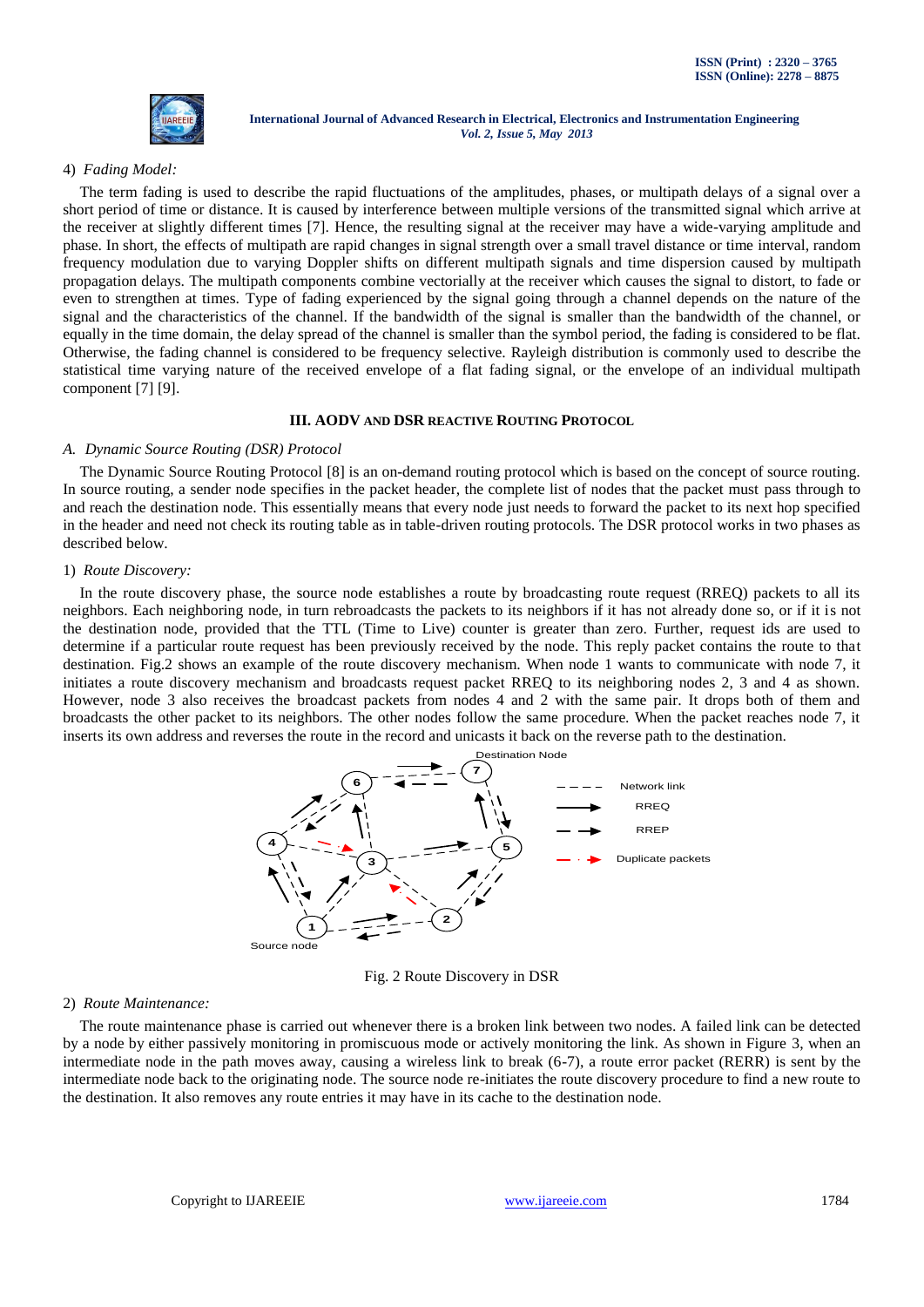



Fig. 3 Route Maintenance in DSR

DSR benefits from source routing since the intermediate nodes need not maintain up-to-date routing information in order to route the packets that they forward. There is also no need for any periodic routing advertisement messages. However, as size of the network increases, the routing overhead increases since each packet has to carry the entire route to the destination with it. The use of route caches is a good mechanism to reduce the propagation delay but overuse of the cache may result in poor performance [8]. The disadvantage of DSR is that whenever there is a link break, the RERR packet propagates to the original source, which in turn initiates a new route discovery process. Thus the link is not repaired locally. Several Optimizations to DSR are possible such as non- propagating route requests (when sending RREQ, nodes set the hop limit to one preventing them from re-broadcasting), gratuitous route replies (when a node over hears a packet with its own address listed in the header, it sends a RREP to the originating node bypassing the preceding hops), etc. A detailed explanation of DSR optimizations can be found in [8] [9].

## *B. Ad hoc on-demand Distance Vector (AODV) Routing Protocol:*

The Ad hoc on-demand Distance Vector routing protocol [8] inherits the good features of both DSDV and DSR. The AODV routing protocol uses a reactive approach to finding routes and a proactive approach for identifying the most recent path. More specifically, it finds routes using the route discovery process similar to DSR and uses destination sequence numbers to compute fresh routes. The two phases are discussed in more detail;

#### 1) *Route Discovery:*

During the route discovery process, the source node broadcasts RREQ packets similar to DSR. The RREQ packet contains the source identifier, the destination identifier, the source sequence number, the destination sequence number, the broadcast identifier. When an intermediate node receives a RREQ packet, it either forwards it or prepares a Route Reply (RREP) packet if it has a valid route to the destination in its cache. Whenever a RREP packet is received by a node, it stores the information of the previous node in order to forward the packet to it as the next hop towards the destination. This acts as a "forward pointer" to the destination node. Thus each node maintains only the next hop information unlike source routing in which all the intermediate nodes on the route towards the destination are stored. Fig.4 shows an example of route discovery mechanism in AODV. Let us suppose that node 1 wants to send a data packet to node 7 but it doesn't have a route in its cache. Then it initiates a route discovery process by broadcasting a RREQ packet to all its neighboring nodes [9].

When nodes 4, 3 and 2 receive this, they check their route caches to see if they already have a route. If they don't have a route, they forward it to their neighbors, else the destination sequence number in the RREQ packet is compared with the destination sequence in its corresponding entry in route cache. If the destination sequence in RREQ packet is greater, then it replies to the source node with a RREP packet containing the route to the destination. In fig. 4 node 3 has a route to 7 in its cache and its destination sequence is higher compared to that in RREQ packet. So, it sends a RREP back to the source node 1. Thus the path 1-3-6-7 is stored in node 1. The destination node also sends a RREP back to the source. For example, one possible route is 1-2-5-7. The intermediate nodes on the path from source to destination update their routing tables with the latest destination sequence in the RREP packet.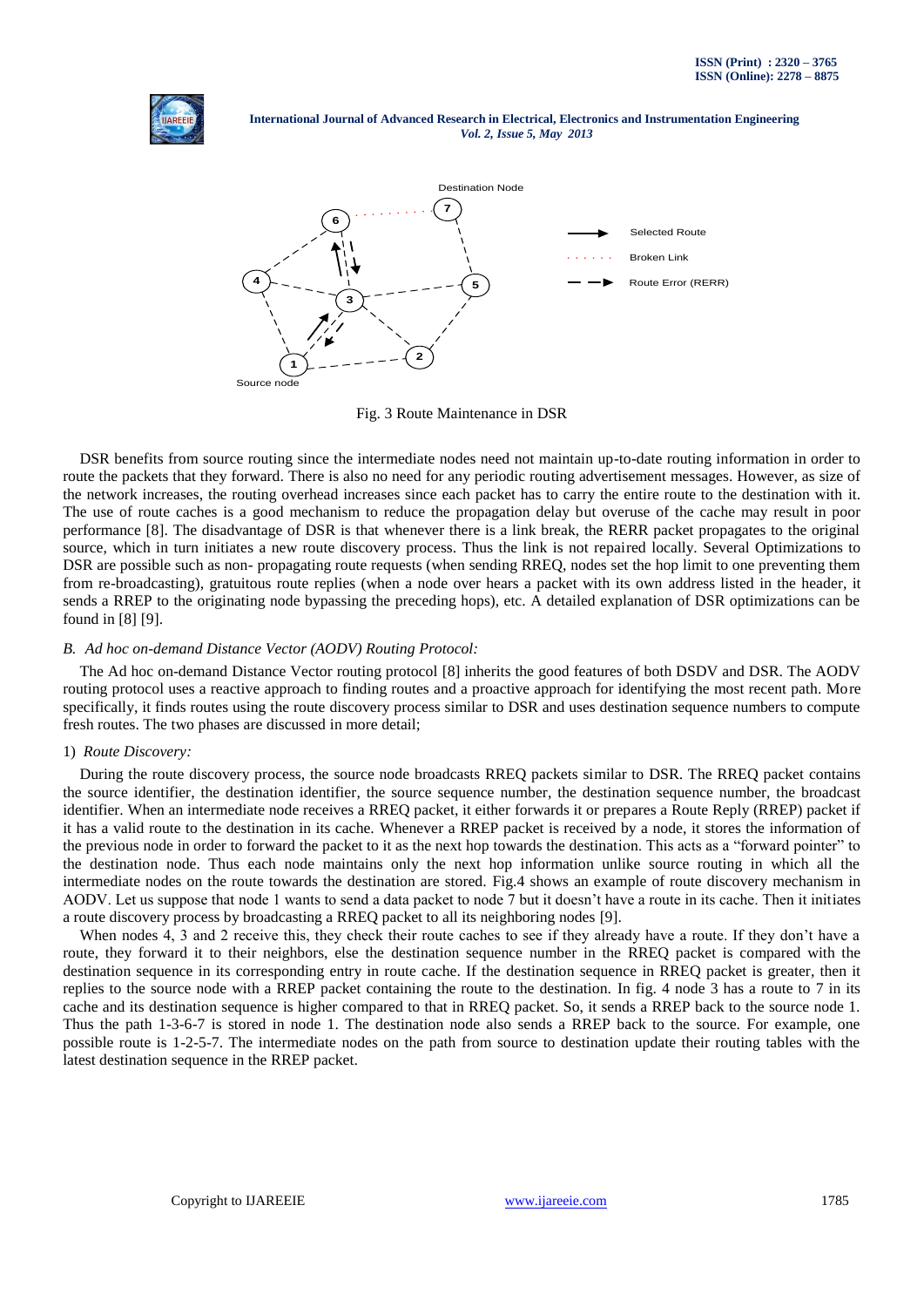

 **International Journal of Advanced Research in Electrical, Electronics and Instrumentation Engineering**   *Vol. 2, Issue 5, May 2013*



Fig. 4 Route discovery in AODV

## 2) *Route Maintenance:*

The route maintenance mechanism works as follows; whenever a node detects a link break by link layer acknowledgements or HELLO beacons, the source and end nodes are notified by propagating an RERR packet similar to DSR. This is shown in Fig. 5 If the link between nodes 3 and 5 breaks on the path 1-3-5-7, and then both 5 and 3 will send RERR packets to notify the source and destination nodes. One optimization possible in AODV route maintenance is to use an expanding ring search to control the flood of RREQ and discover routes to unknown destinations [10]. The main advantage of AODV is that it avoids source routing thereby reducing the routing overload in large networks. Further, it also provides destination sequence numbers which allows the nodes to have more up-to-date routes. However, AODV requires bidirectional links and periodic link layer acknowledgements to detect broken links. Further, it has to maintain routing tables for route maintenance unlike DSR.



Fig. 5 Route Maintenance in AODV

*C. Comparison between DSR and AODV routing protocol:*

TABLE 1 Comparison of the features of DSR and AODV

| Protocol<br>Feature          | <b>DSR</b>                     | <b>AODV</b>                                                   |
|------------------------------|--------------------------------|---------------------------------------------------------------|
| Destination sequence numbers | Not used                       | Used                                                          |
| Link Layer acknowledgements  | Not Required                   | Required (using HELLO beacons)<br>for link breakage detection |
| Routing mechanism            | <b>Source routing Multiple</b> | Table driven one<br>entry<br>per                              |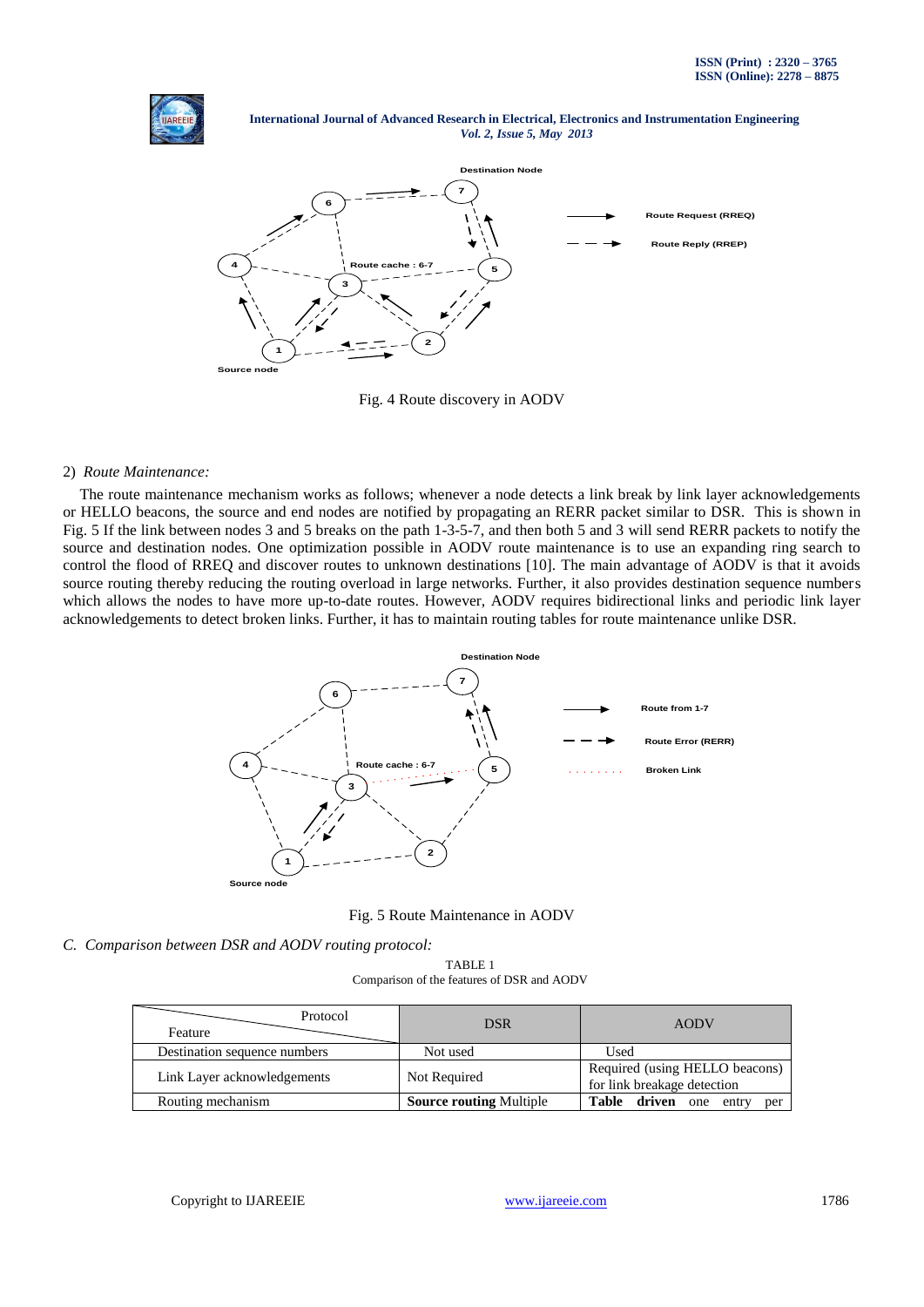

|                         | route caches for each                                                                                                  | destination.<br>Sequence<br>numbers |  |
|-------------------------|------------------------------------------------------------------------------------------------------------------------|-------------------------------------|--|
|                         | destination                                                                                                            | used for                            |  |
| Route storage mechanism | Using route caches                                                                                                     | Using routing tables                |  |
| <b>Timers</b>           | Not Used                                                                                                               | Used                                |  |
| Multiple Route caches   | Yes                                                                                                                    | N <sub>0</sub>                      |  |
| Optimizations           | Salvaging, Gratuitous route<br>replies (RREP) and Route<br>Error (RERR), non-<br>propagating route requests<br>[7][14] | Expanding ring search [8]           |  |

# *D. Energy Consumption Model:*

In our work we have assuming an energy supply of 5V. The value corresponds to a 2,400MHz Wave LAN implementation of IEEE 802.11. When a node sends and receives a packet, the network interfaces of the node, decrements the available energy according to the following parameters: characteristics of network, the size of the packets and the used bandwidth. The following equations represent the energy used (in Joules) when a packet is transmitted or received; packet size is represented in bits [12]:

Energy  $_{Tx}$  = (Transmitted Power x Packet Size) / 2 x 10<sup>6</sup>

Energy  $_{Rx}$  = (Receiving Power x Packet Size) / 2 x 10<sup>6</sup>

Although actual equipment consume energy not only when sending and receiving but also while listening, we assume in our model that the listen operation is energy free, since all the evaluated ad hoc routing protocols will have similar energy consumption due to the node idle time. Finally, note that when a packet is transmitted, a percentage of the consumed energy represents the Radio Frequency (RF) energy. This energy is used for the propagation model in QualNet 5.0 to determine the energy with which the neighbours' interface nodes will receive the packet, and consequently determine the successful or wrong packet reception**.** In our simulation we maintain this RF values in 271.8 mW, which corresponds to the RF energy required to model a radio range of 300 meters [6] [13].

# **IV.IMPLEMENTATION OF RELATED WORK**

Our aim of these simulations was to analyze the selected routing protocols (DSR and AODV) for their efficiency in terms of energy, overhead, throughput, average jitter as well as network life time [6]. The basic methodology consists of simulating with a basic scenario and then by varying selected parameters, simulates the generated scenarios. The selected parameters are sources, pause time, nodes, area, sending rate and mobility speed. In the simulation the nodes move according to random way point mobility model. Each node starts moving from its initial position toward random position with the speed varying between 0 and maximum speed and when reaches the target position stay there for pause time and again start its journey towards next chosen random target. The traffic sources used in the simulations generated constant bit rate (CBR) data traffic. The TCP sources are not being chosen because it adapts to the load of the network. For the same data traffic and movement scenario, the time of sending the packet of a node will be different in case of TCP, hence will become difficult to compare the performance of different protocols. The energy model taken is as used by. The values used correspond to 2,400 MHZ Wave LAN implementation of IEEE 802.11. The radio frequency value is set as 0.2818 W for transmission range of 300 m. The following equations are used to compute energy required to transmit/ receive the packets of given size [6]:

# *A. Simulation Scenario-A:*

The performance of AODV routing protocol is evaluated by keeping the network speed (10mps) and pause time (30s) constant, while the network size (number of mobile nodes) is varied from 10 to 50 nodes. Table 2 shows the simulation parameters used in the evaluation.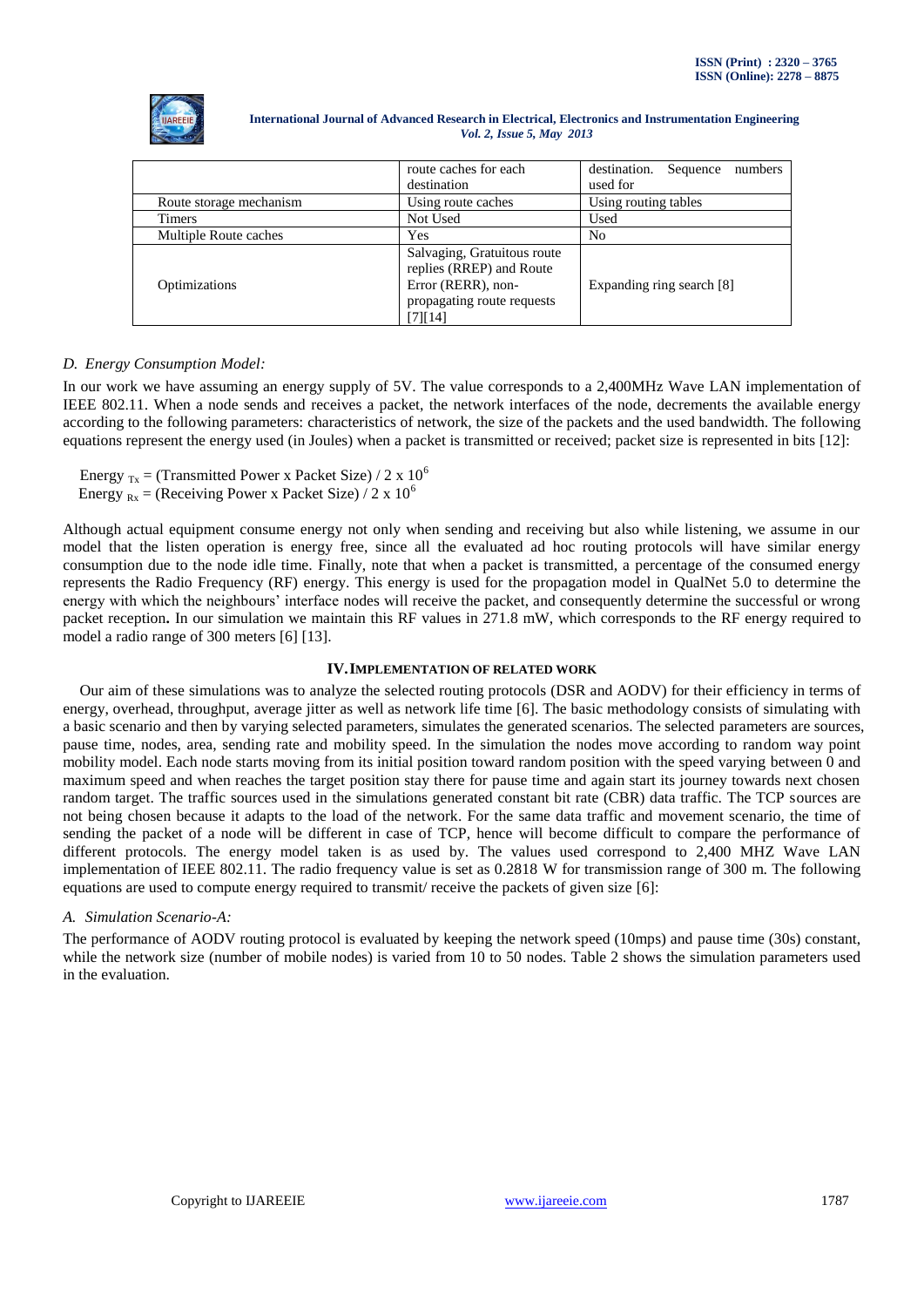

| Simulation parameters of AODV and DSR for scenario-A and scenario-B |                                       |                             |  |  |
|---------------------------------------------------------------------|---------------------------------------|-----------------------------|--|--|
| Parameter                                                           | Scenario-A                            | Scenario-A                  |  |  |
| Area                                                                | 1500m X 1500m                         | 1500m X 1500m               |  |  |
| <b>Routing Protocols</b>                                            | <b>AODV</b>                           | <b>DSR</b>                  |  |  |
| <b>Simulation Time</b>                                              | 200 second                            | 200 second                  |  |  |
| <b>Nodes</b>                                                        | 10,20,30,40,50                        | 10,20,30,40,50              |  |  |
| Nodes placement                                                     | Random                                | Random                      |  |  |
| Path loss Model                                                     | Two Ray                               | Two Ray                     |  |  |
| <b>Mobility Model</b>                                               | Random Way<br>Point                   | Random Way Point            |  |  |
| Pause Time                                                          | 30 second                             | 30 second                   |  |  |
| Minimum Speed                                                       | $0$ mps                               | 0 mps                       |  |  |
| Traffic                                                             | <b>CBR</b>                            | <b>CBR</b>                  |  |  |
| Packet size                                                         | 512 bytes                             | 512 bytes                   |  |  |
| MAC layer                                                           | 802.11                                | 802.11                      |  |  |
| <b>Energy Model</b>                                                 | Mica motes                            | Mica motes                  |  |  |
| <b>Battery Model</b>                                                | <b>Linear Model</b>                   | <b>Linear Model</b>         |  |  |
| Antenna Model                                                       | Omni-directional                      | Omni-directional            |  |  |
| Item to send                                                        | 100                                   | 100                         |  |  |
| Packet Reception Model                                              | PHY 802.11b<br><b>Reception Model</b> | PHY 802.11b Reception Model |  |  |
| Network Diameter (Hops)                                             | 35                                    | 35                          |  |  |
| Node Traversal time                                                 | 40 mili-second                        | 40 mili-second              |  |  |
| Radio type                                                          | 802.11b Radio                         | 802.11b Radio               |  |  |
| Temperature (k)                                                     | 290.0                                 | 290.0                       |  |  |
| Noise Factor (dB)                                                   | 10.0                                  | 10.0                        |  |  |
| Max. no. of Buffered<br>Packets                                     | 100                                   | 100                         |  |  |
| Maximum Speed                                                       | $10 \text{ mps}$                      | 10 mps                      |  |  |
| IP Fragmentation unit<br>(bytes)                                    | 2048                                  | 2048                        |  |  |

# TABLE 2

# *B. Simulation Scenario-B:*

The performance of DSR routing protocol is evaluated by keeping the network speed (10mps) and pause time (30s) constant, while the network size (number of mobile nodes) is varied from 10 to 50 nodes. Table 2 shows the simulation parameters used in the evaluation [6].



Fig. 6 Snapshot of simulation scenario of AODV for 40 nodes.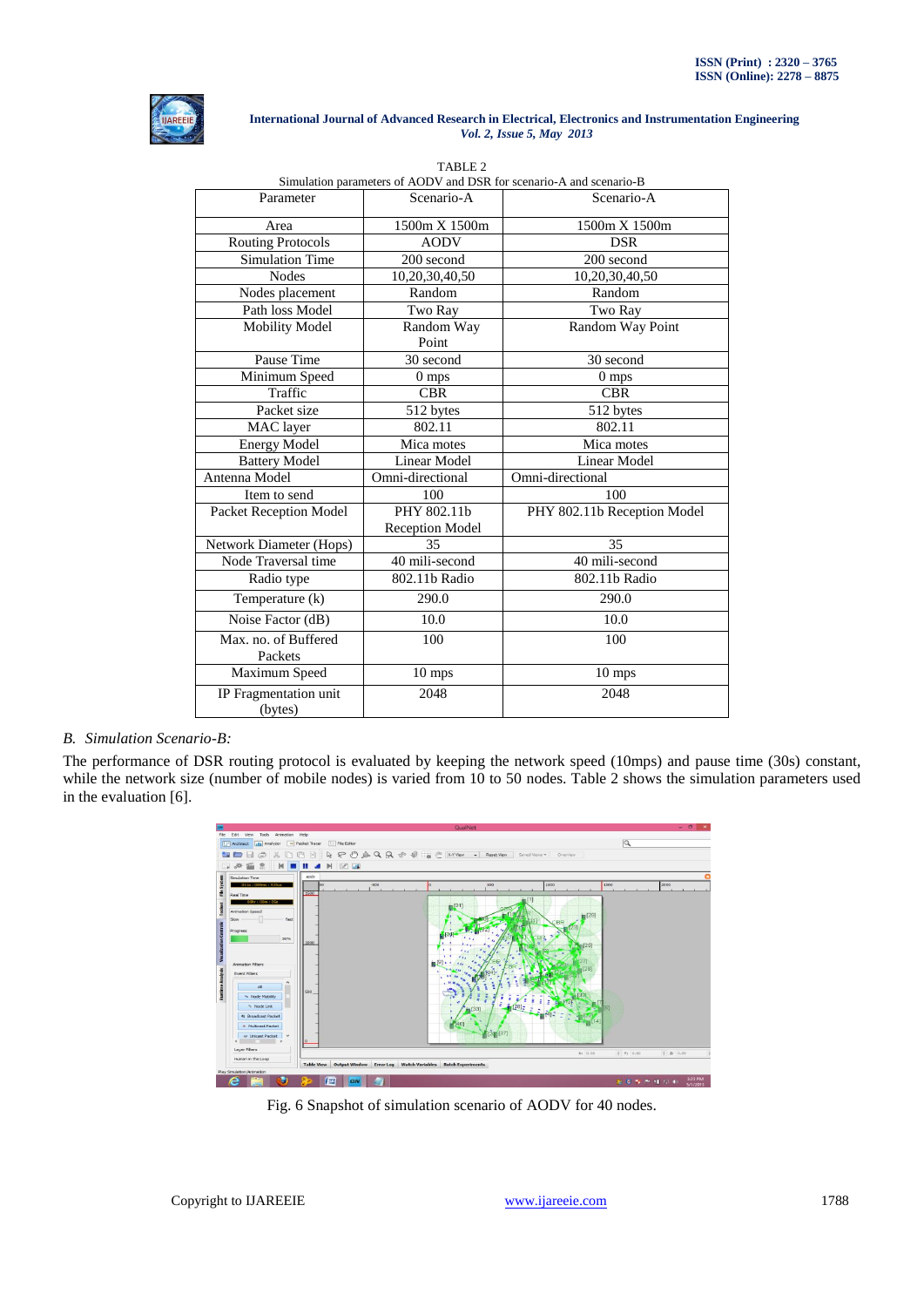

# **V. SIMULATION AND RESULTS**

The overall goal of this simulation study is to evaluate the performance of reactive routing protocol AODV and DSR for different node density and various speeds of nodes for both IEEE 802.11 and IEEE 802.15.4 standards. The simulations have been performed using QualNet 5.0 network simulator software that provides scalable simulations of Wireless Networks. The simulation is carried out in two simulation scenarios A and B.

#### *C. Average Jitter, Throughput and Average End to End Delay (Application Layer):*

Overall throughput is calculated as the total number of bytes (including RTS and CTS control packets) transmitted in the network in one second. The overall throughput of AODV and DSR is shown in Fig. We observe that the throughput for IEEE 802.11 compares poorly with the other schemes for all test loads. Hence a lot of packets are dropped. IEEE 802.11 therefore does not perform well for real time traffic in multi-hop ad hoc networks. The end-to-end delay is the total time that a packet takes to travel from source to its final destination. The average, minimum and maximum end-to-end delays for AODV and DSR are shown in Fig.7 -10.



Fig. 7 Shows the Average jitter in application layer of IEEE 802.11 AODV routing protocol CBR.



Fig. 9 Shows the Average jitter in application layer of IEEE 802.11 DSR routing protocol CBR.



Fig 8 Shows the Average End to End Delay (s) in application layer of IEEE 802.11 AODV routing protocol **CBR** 



Fig. 10 Shows the Throughput (s) in application layer of IEEE 802.11 AODV routing protocol CBR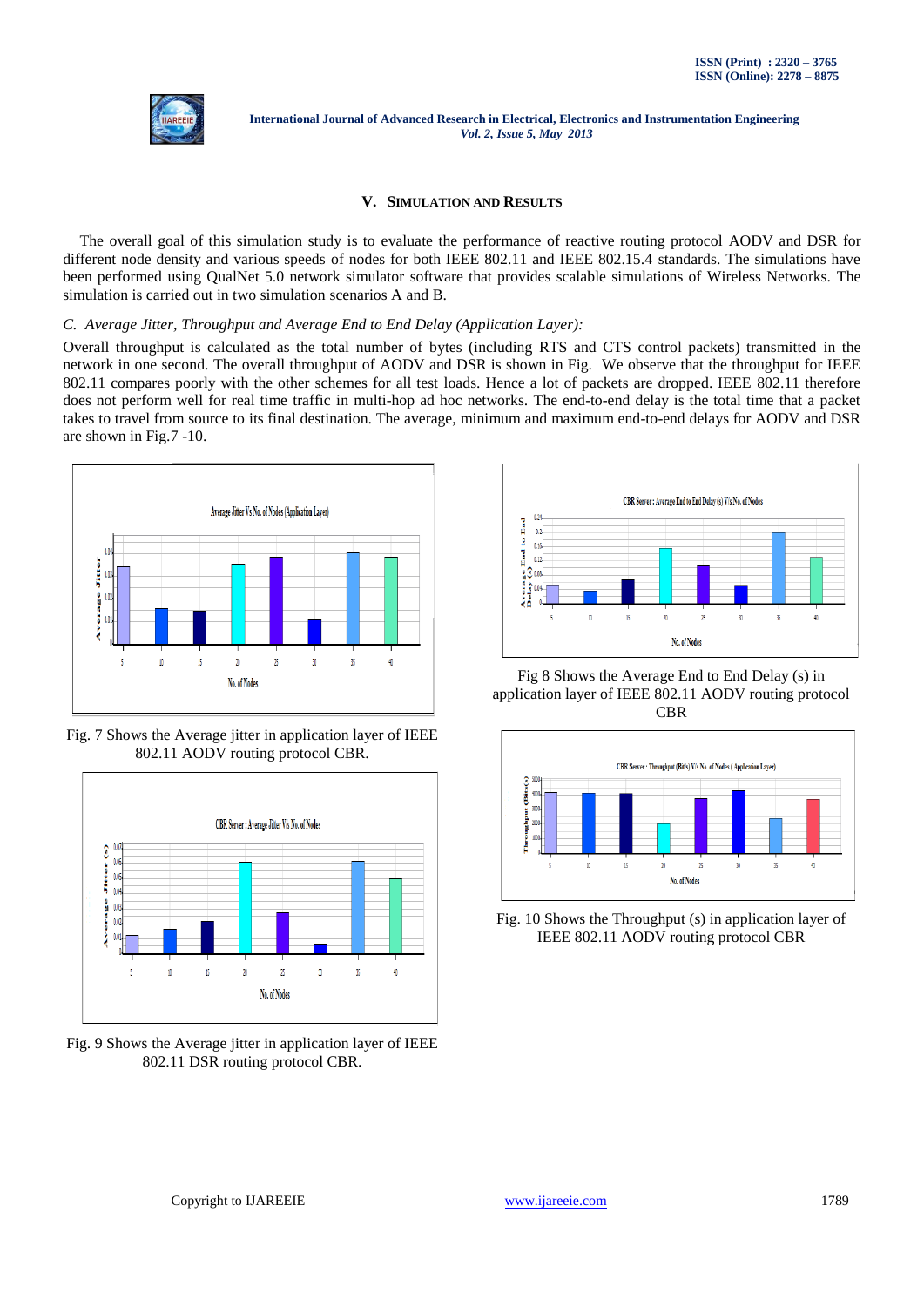



Fig. 11 Shows the 802.11 DCF: Broadcast sent with varies no. of nodes in MAC layer taking AODV routing protocol CBR



Fig. 17 shows the 802.11MAC: Broadcast Packet sent to Channel with varies no. of nodes in DSR layer taking AODV routing protocol CBR.



Fig.12 Shows the Average End to End Delay (s) in application layer of IEEE 802.11 DSR routing protocol CBR



Fig. 16 Shows the Throughput (s) in application layer of IEEE 802.11 AODV routing protocol CBR.



Fig. 15 Shows the 802.11 DCF: Broadcast sent with varies no. of nodes in MAC layer taking DSR routing protocol CBR



Fig. 13 shows the 802.11MAC: Broadcast Packet sent to Channel with varies no. of nodes in MAC layer taking AODV routing protocol CBR.



Fig. 14 Shows the 802.11 DCF: Broadcast Received with varies no. of nodes in MAC layer taking AODV routing protocol CBR.



Fig. 20 shows the 802.11MAC: Broadcast Packet received clearly with variation in no. of nodes in MAC layer taking AODV routing protocol CBR.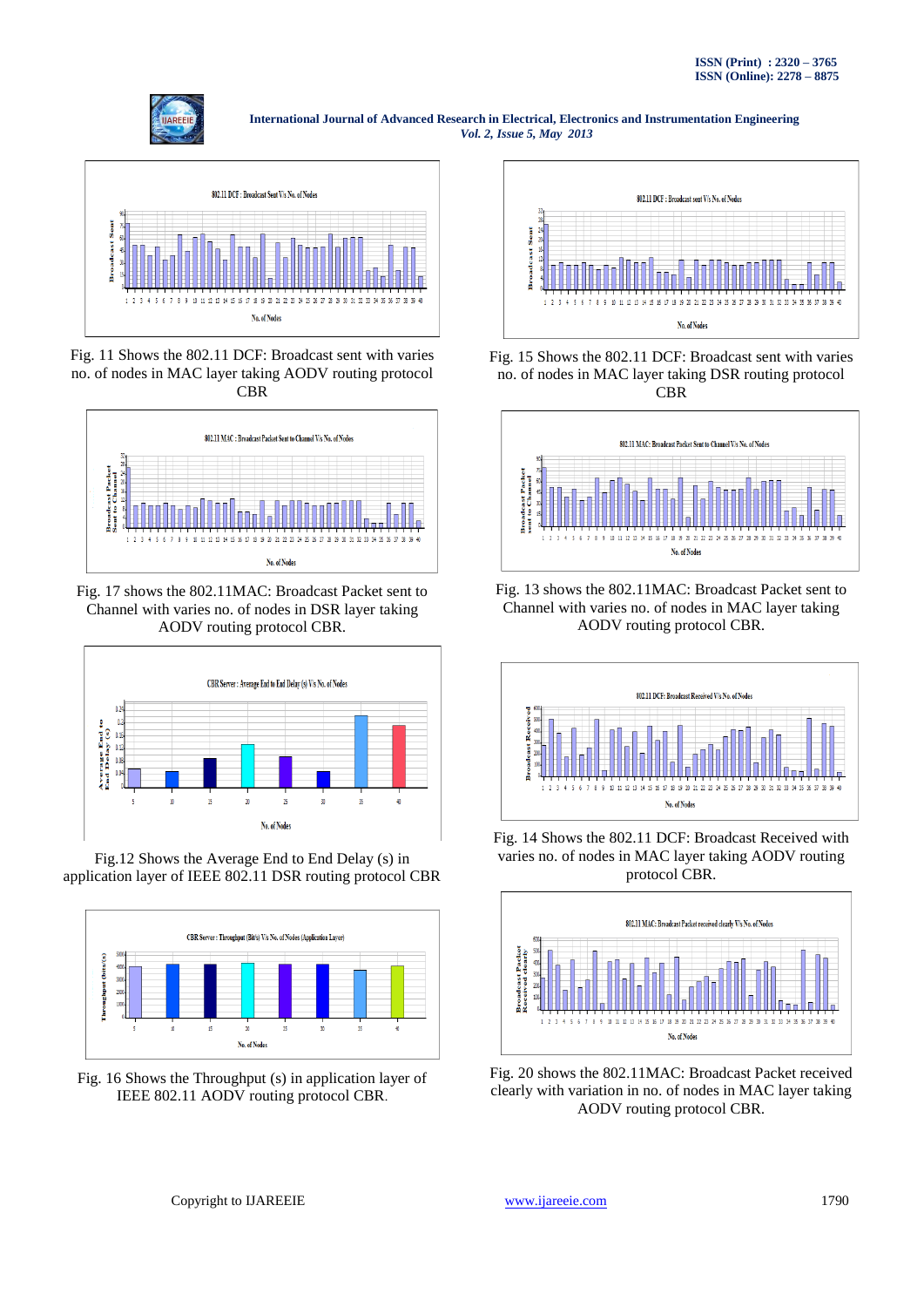



Fig. 19 Shows the Energy Model: Energy Consumed (in mjoules) in Transmit mode with variation in nodes in Physical layer taking AODV routing protocol CBR.



Fig. 21 Shows the Energy Model: Energy Consumed (in mjoules) in received mode with variation in nodes in Physical layer taking AODV routing protocol CBR.



Fig. 18 Shows the 802.11 DCF: Broadcast Received with varies no. of nodes in MAC layer taking DSR routing protocol CBR.



Fig. 23 shows the 802.11MAC: Broadcast Packet received clearly with variation in no. of nodes in MAC layer taking DSR routing protocol CBR



Fig. 22 Shows the Energy Model: Energy Consumed (in mjoules) in Transmit mode with variation in nodes in Physical layer taking DSR routing protocol CBR



Fig. 24 Shows the Energy Model: Energy Consumed (in mjoules) in received mode with variation in nodes Physical layer taking AODV routing protocol CBR.

# **VI.CONCLUSION**

In this paper, we analyzed the state of IEEE 802.11 implementations in the widely-used open-source network simulators. As mentioned previous to, for evaluating IEEE 802.11 network mechanisms, one needs to have proper modeling and realistic implementation of IEEE 802.11 MAC and physical layers along with all the necessary propagation models using QualNet simulator. A range of simulations were executed to test the MMMP performance and the energy efficiency of its features under varying network load and nodes conditions. Our proposed investigation work performed IEEE 802.11 in terms of throughput for all traffic load conditions. The propagation model, Physical layer and Energy model depends on the environment in which we assume our network parameters which has been implemented. The performance of AODV and DSR reactive routing protocol is